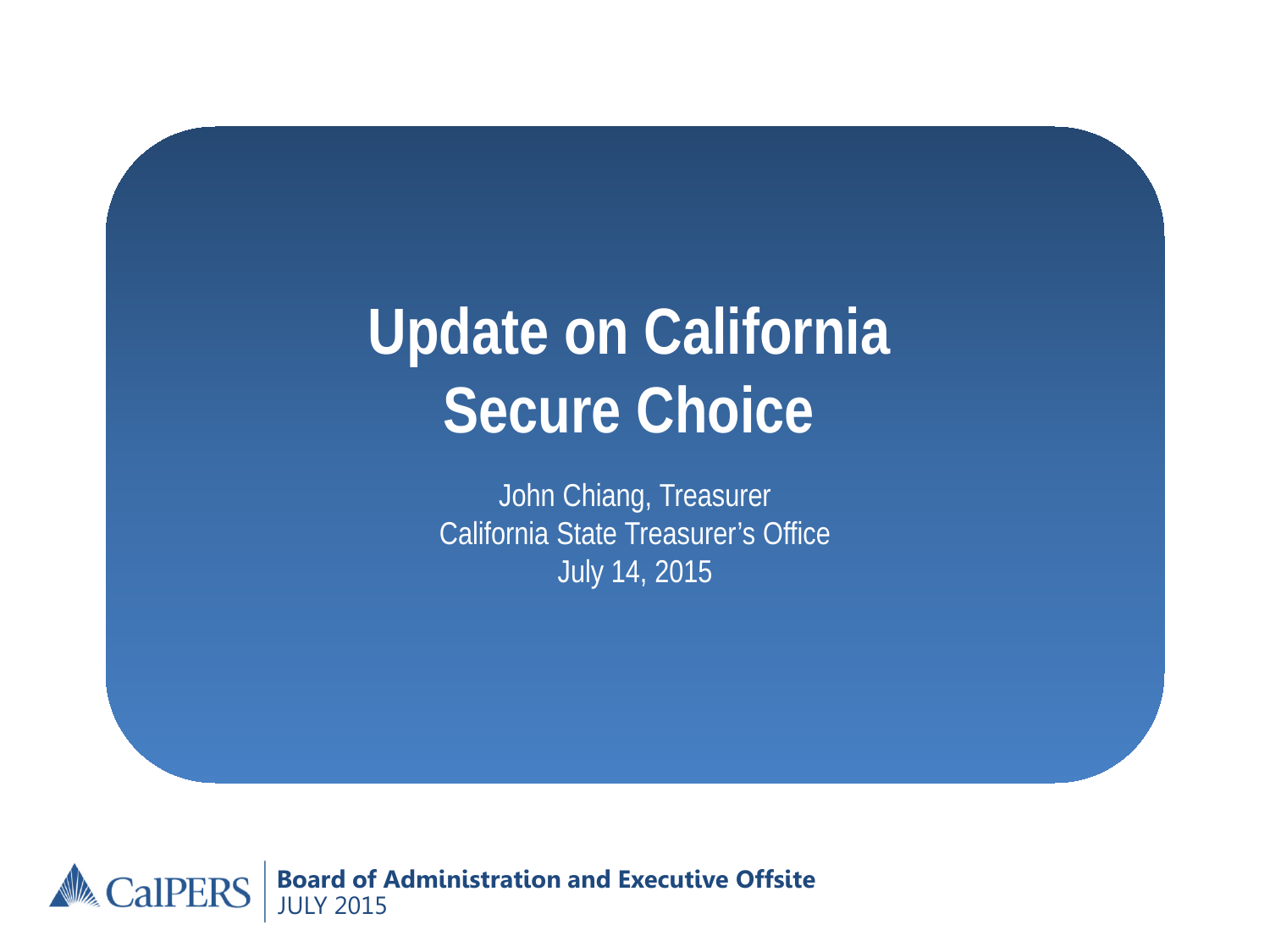### California Retirement Landscape

### Lower-income retirees rely more on Social Security (U.S. Census Current Population Survey Annual Social and Economic Supplement, 2012-14)



CalPERS Board of Administration and Executive Offsite – July 2015 2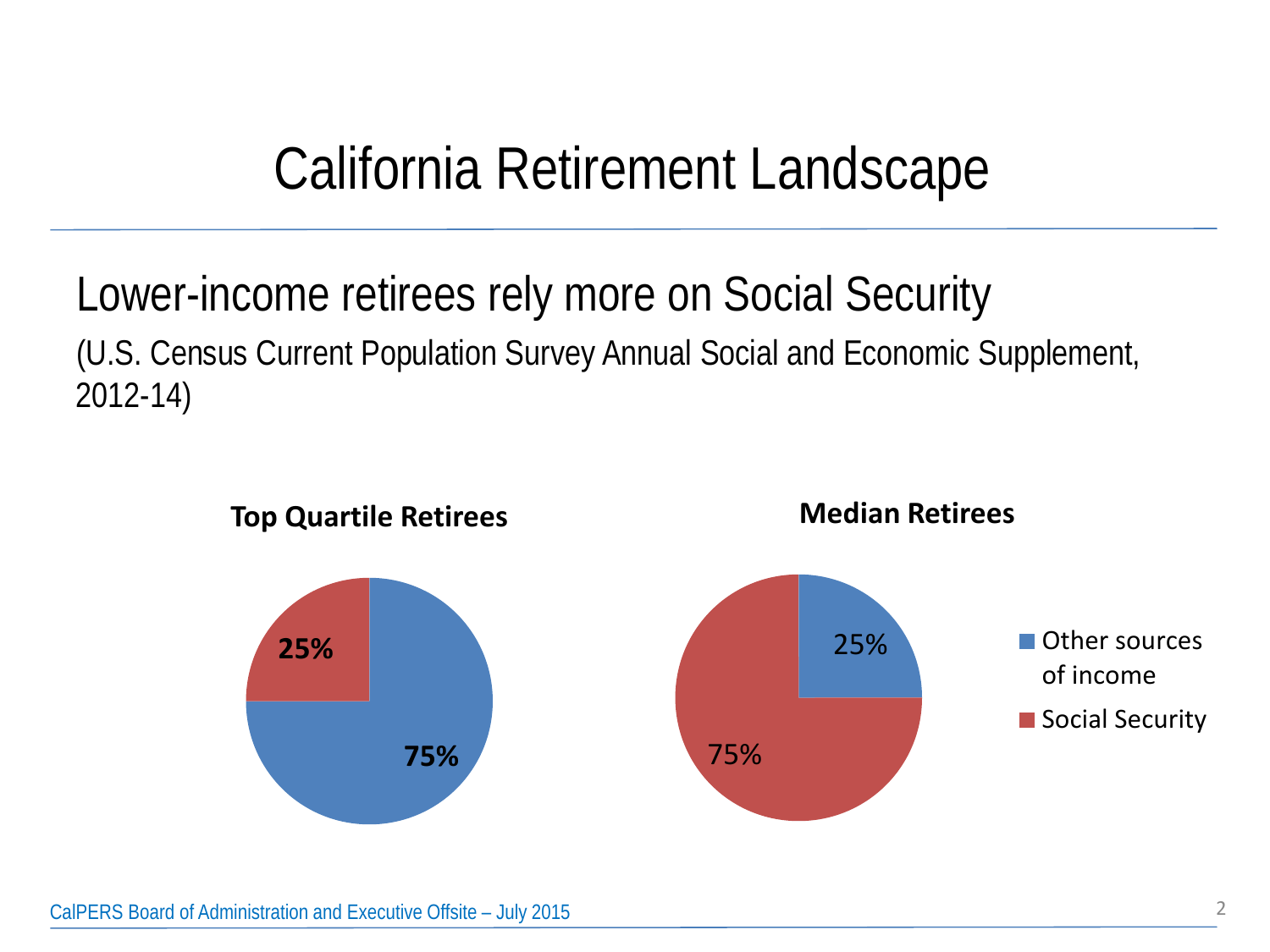### California Retirement Landscape

- 6 million California workers lack access to workplace retirement savings plans.
	- Non-white workers and women are disproportionately represented
	- 50% are age 36 or younger
	- Only 10.3% have a spouse with access to a workplace plan
	- More than half work for employers with fewer than 100 employees.
	- Median income is \$23,000 annually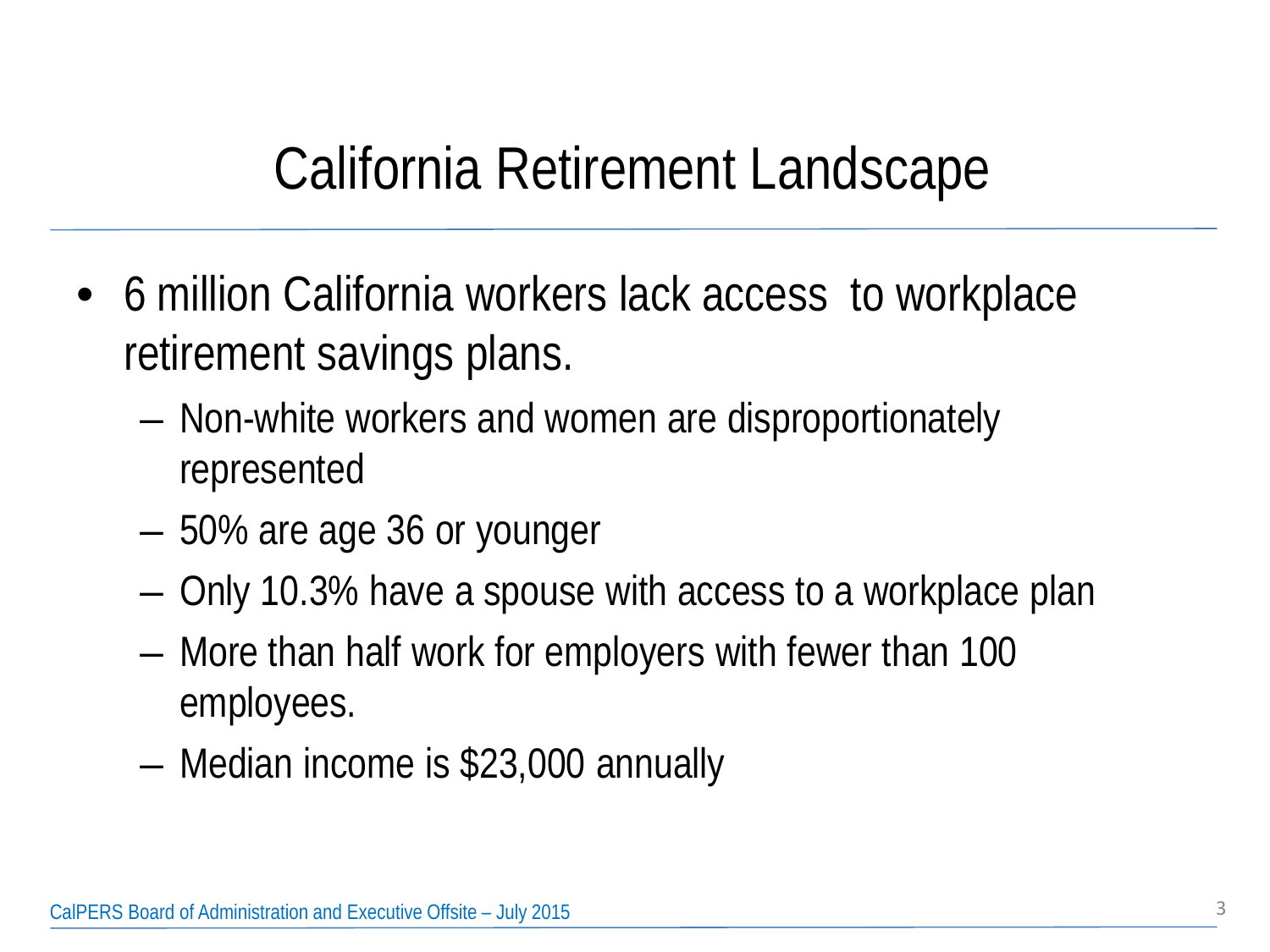# California Secure Choice Retirement Savings Trust Act of 2012 (SB 1234 / SB 923)

- State administered payroll deduction savings program
- Mandatory for employers with 5 or more employees who offer no retirement savings plan
- Voluntary for employees automatic enrollment with opt out
- Portable, low cost, low risk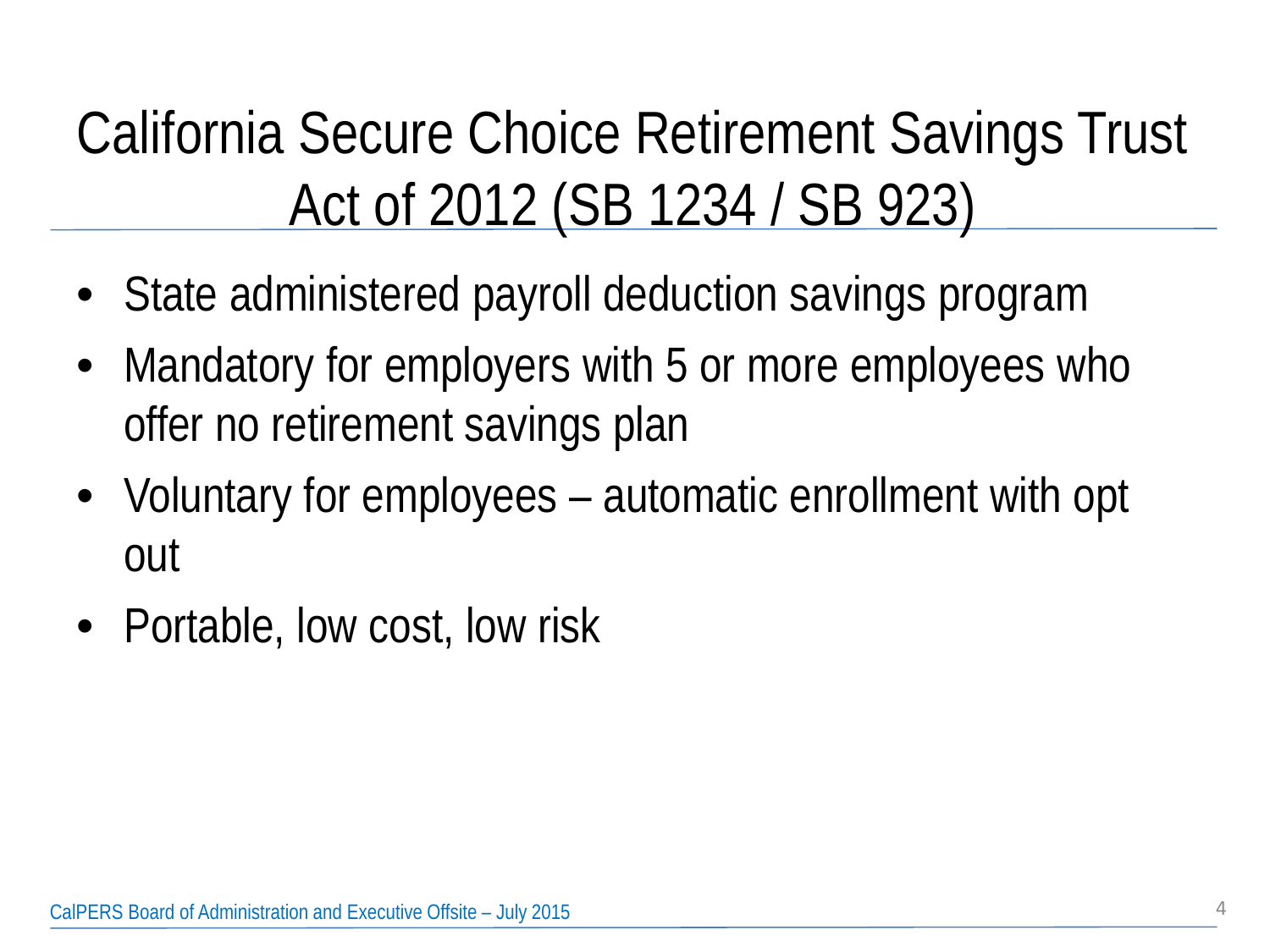# California Secure Choice Retirement Savings Trust Act of 2012 (SB 1234 / SB 923)

- Market analysis and feasibility study required (to be conducted with donated funds)
- No implementation if:
	- "the IRA arrangements offered fail to qualify for favorable federal income tax treatment"
	- "if it is determined the program is an employee benefit plan under ERISA"
	- If it is determined the plan will not be "self-sustaining"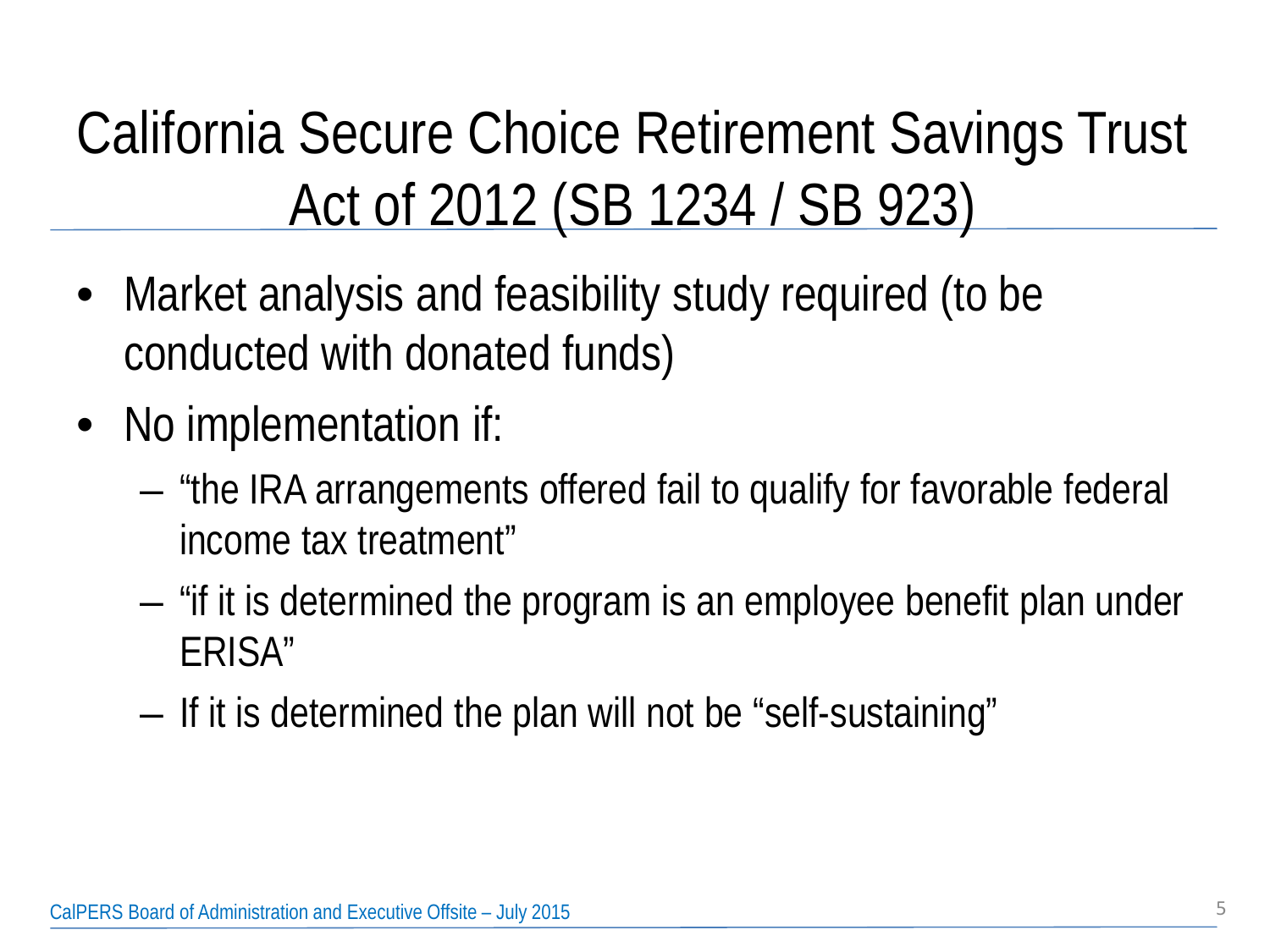### California Secure Choice Retirement Savings Investment Board

**John Chiang, Treasurer** 

**Ed De La Rosa**, investment expert appointed by Sen. Rules

**Bill Sokol**, public member appointed by Governor

**Betty Yee,**  Controller

**Yvonne Walker**, employee rep. appointed by Asm Speaker

**Michael Cohen,** Director of finance

**Cindy Pollard**, small bus. rep. appointed by Governor

#### **Marty**

**Morgenstern**, public member appointed by Governor

**Heather Hooper**, public member appointed by Governor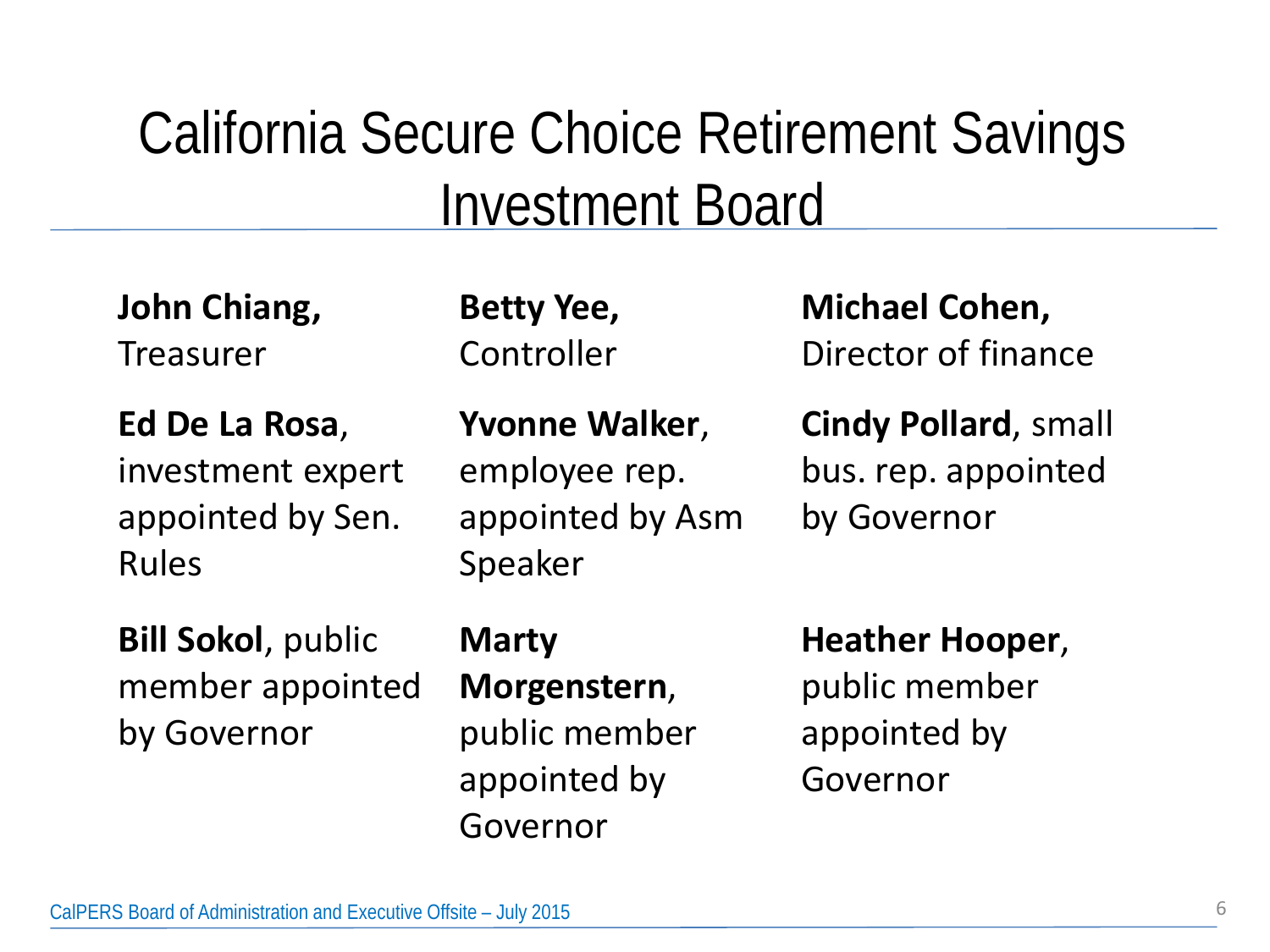## 2013 to 2014: Fundraising and Procurement

### The Board reached its fundraising target of \$1 million.











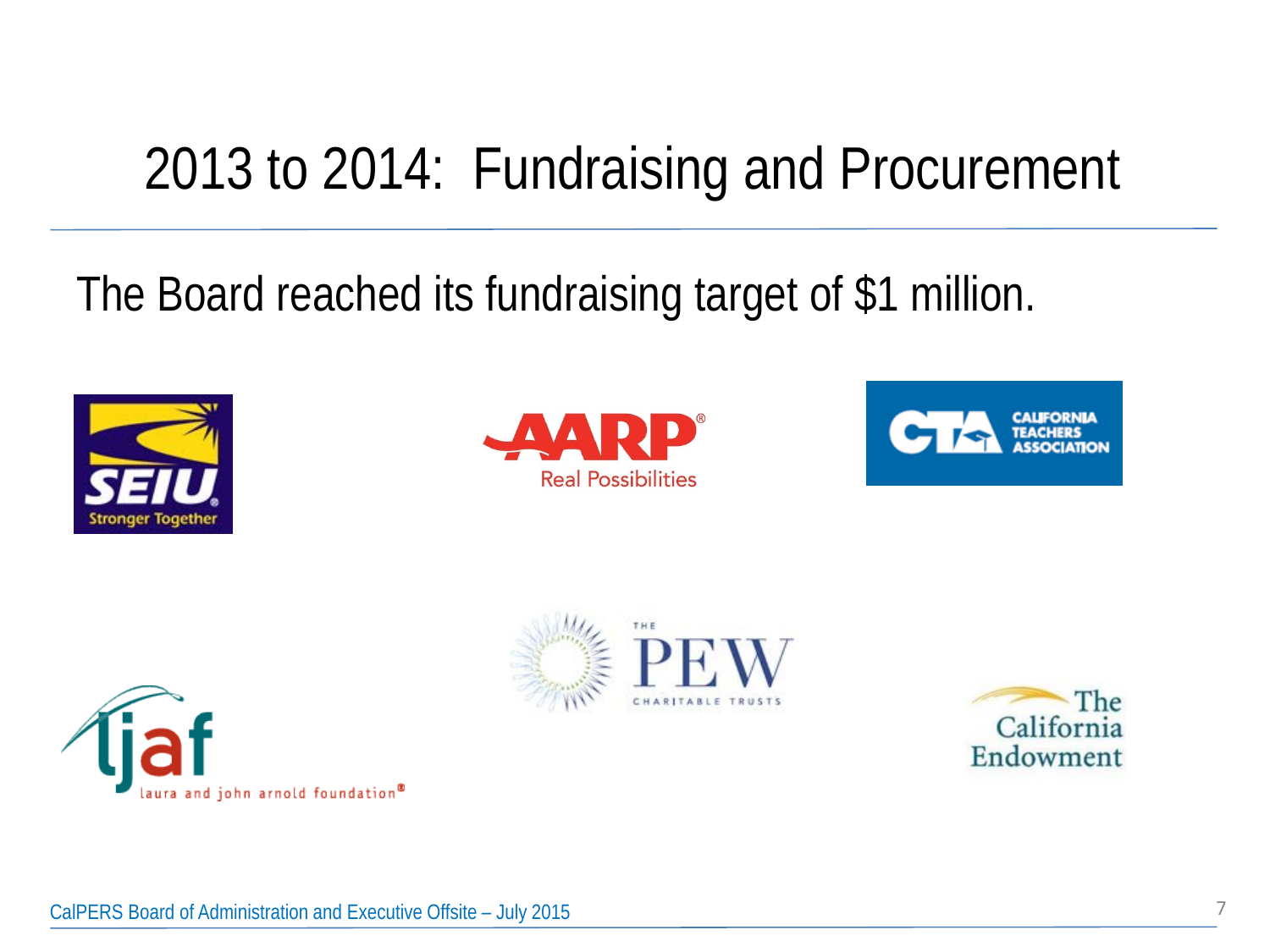## 2013 to 2014: Fundraising and Procurement

### **Executed Contracts for the work:**

- **K&L Gates**  tax and ERISA legal work
- **Overture Financial**  Market Analysis, Feasibility, Program Design. The team includes:
	- Segal Consulting
	- Greenwald and Associates
	- UC Berkeley Center for Labor Research and Education
	- Bridgepoint Group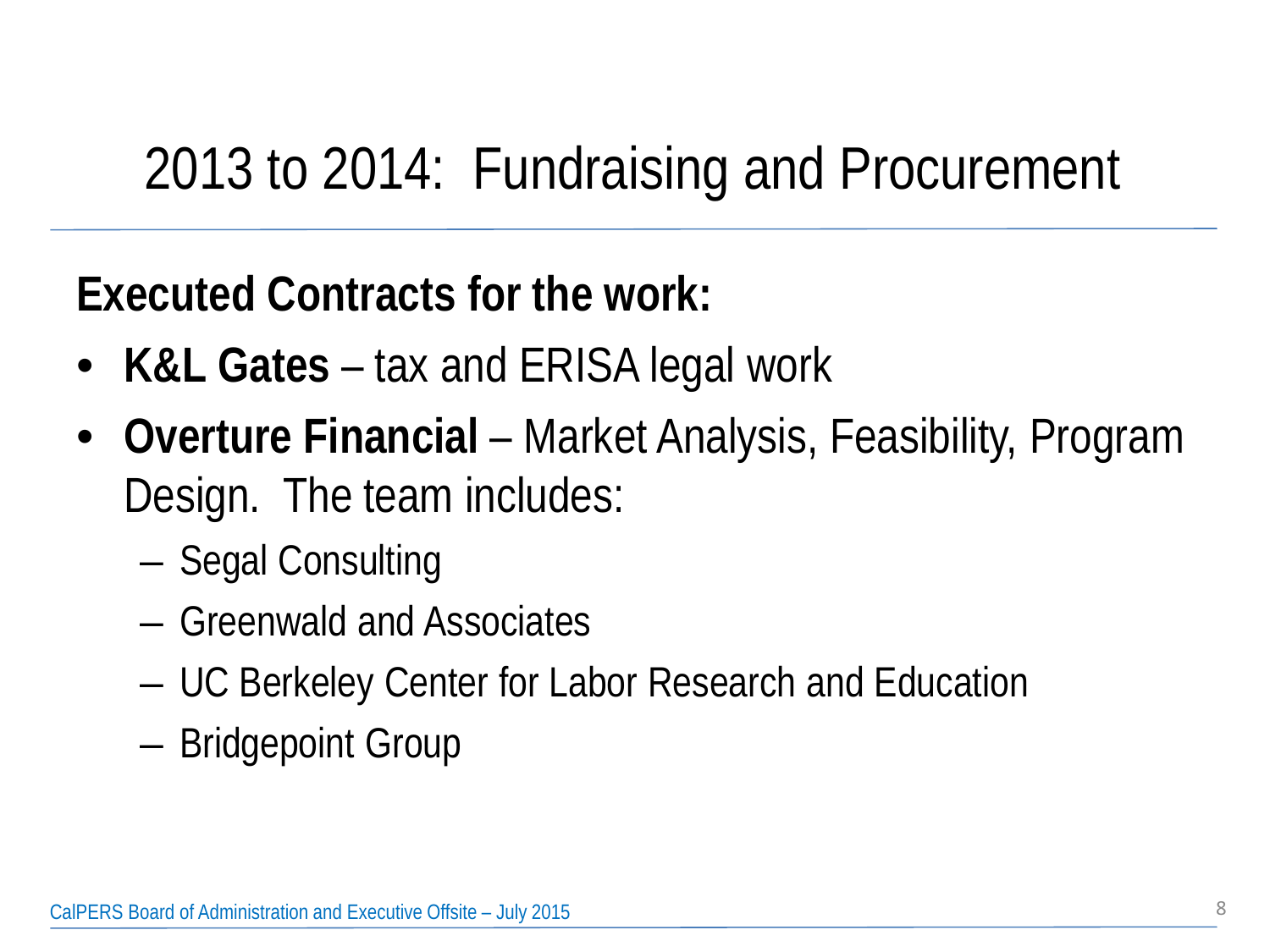2015: Market Analysis, Program Design, Feasibility Study, Legal Analysis and Stakeholder Outreach

- Conversations with the U.S. Department of Labor
- The study approach
- Secure Choice "listening tour"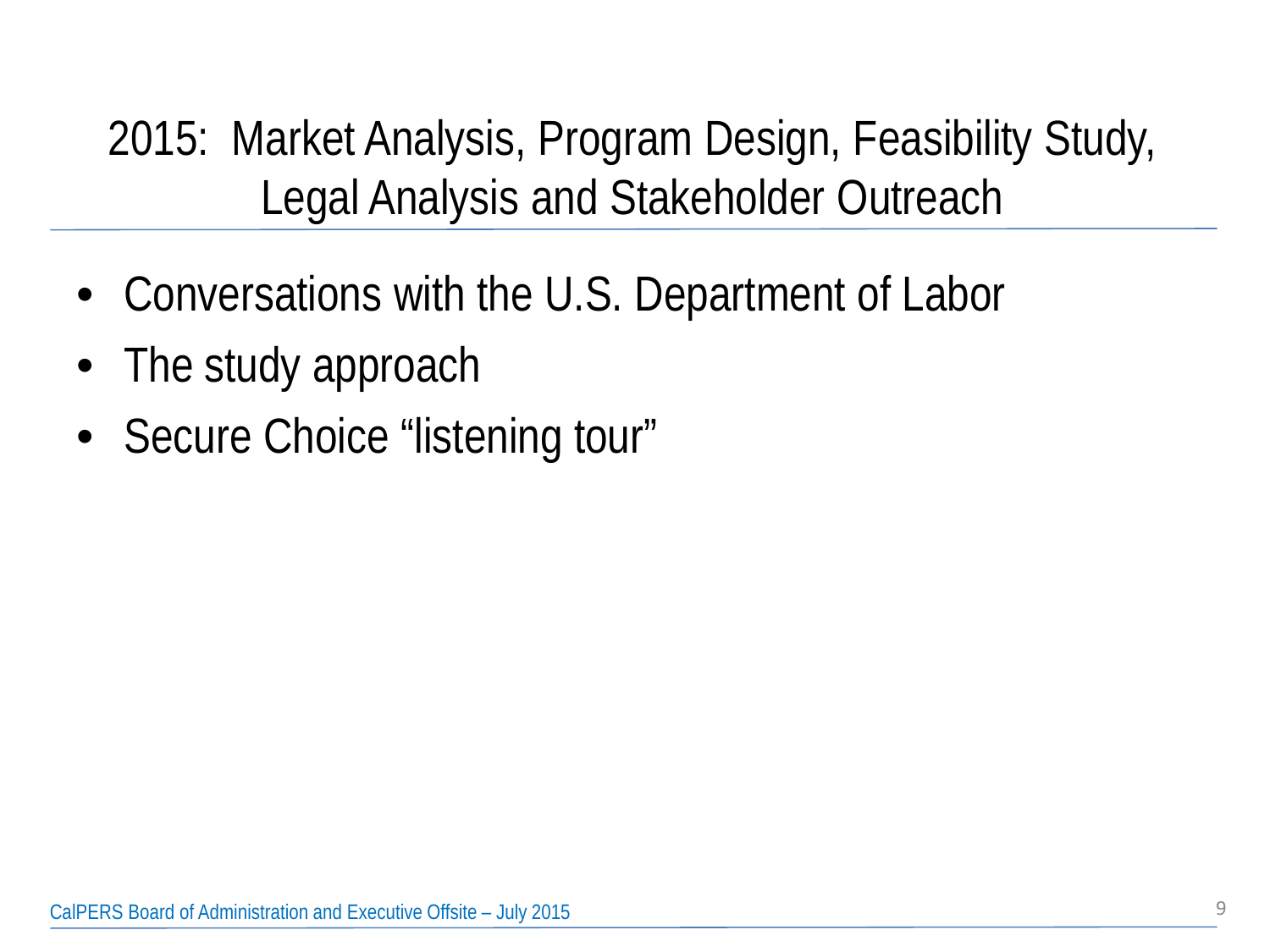2015: Market Analysis, Program Design, Feasibility Study, Legal Analysis and Stakeholder Outreach

• Initial Board member rating of the relevance of program attributes